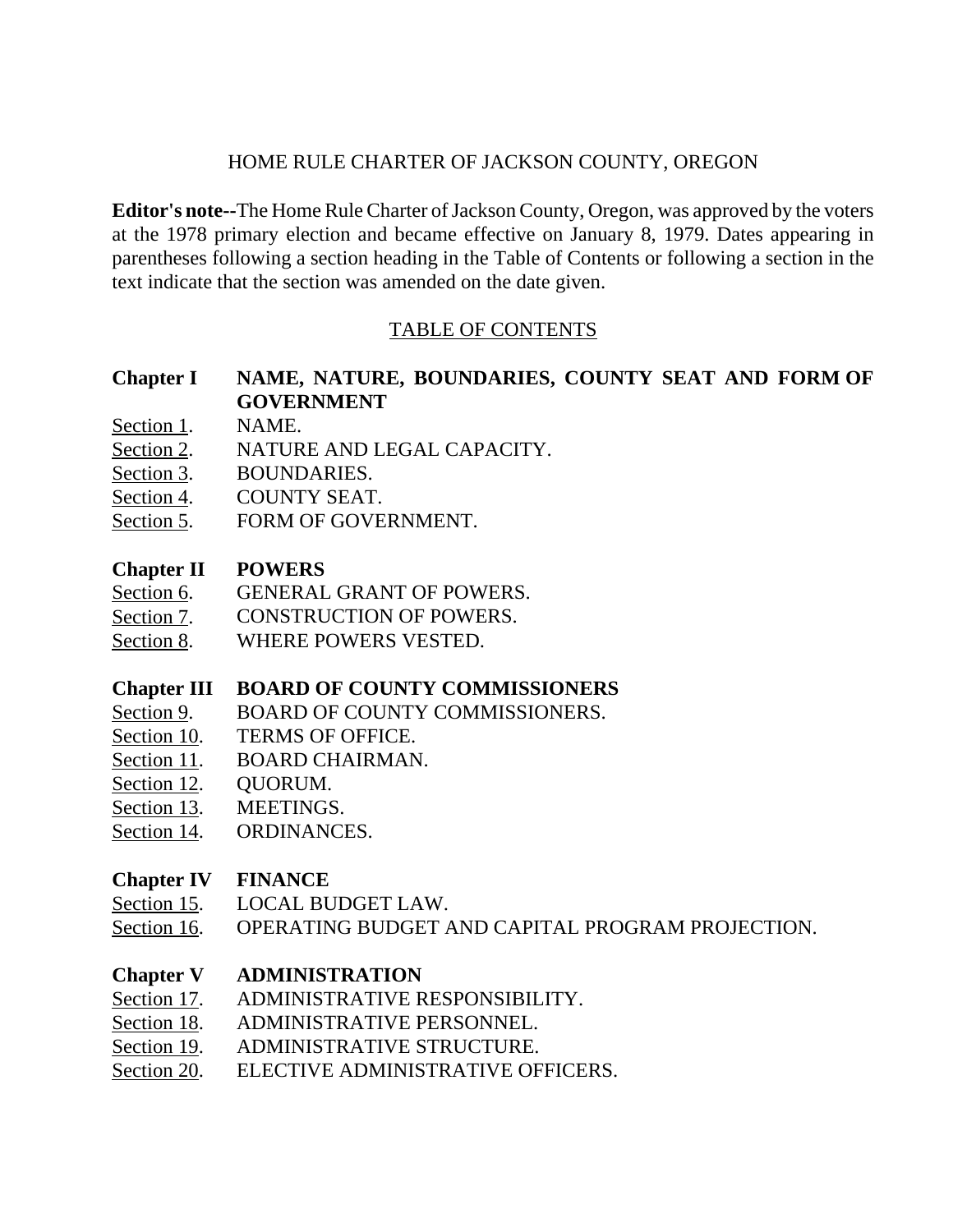#### **Chapter VI PERSONNEL**

- Section 21. QUALIFICATIONS.
- Section 22. VACANCIES IN OFFICE.
- Section 23. FILLING OF VACANCIES.
- Section 24. COMPENSATION.
- Section 25. PERSONNEL ADMINISTRATION.

## **Chapter VII ELECTIONS**

- Section 26. NOMINATION AND ELECTION OF COUNTY OFFICERS.
- Section 27. RECALL.
- Section 28. ELECTIONS ON COUNTY PROPOSITIONS.
- Section 29. CHARTER AMENDMENTS AND REPEAL.

#### **Chapter VIII TRANSITIONAL PROVISIONS**

- Section 30. CONTINUITY.
- Section 31. EFFECTIVE DATE.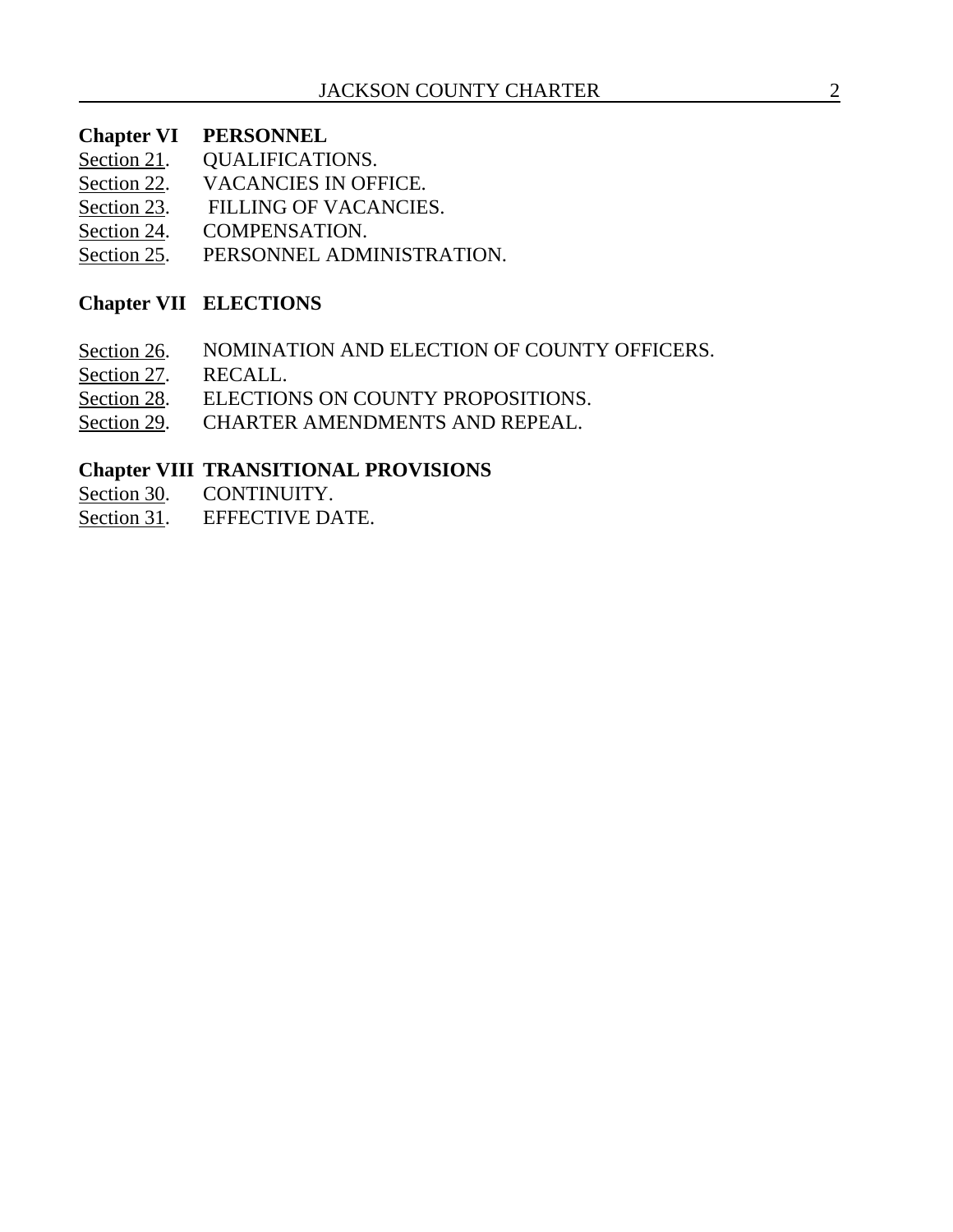#### HOME RULE CHARTER OF JACKSON COUNTY, OREGON

Proposed By

#### JACKSON COUNTY CHARTER COMMITTEE

\* \* \* \* \* \*

#### HOME RULE CHARTER OF JACKSON COUNTY, OREGON

#### PREAMBLE

We, the people of Jackson County, Oregon, in order to avail ourselves of self-determination in County affairs, to the fullest extent now or hereafter granted or allowed by the Constitutions and laws of the United States and the State of Oregon, by this Charter confer upon the County the following powers, subject it to the following restrictions and prescribe for it the following procedures and governmental structure:

### **Chapter 1 NAME, NATURE, BOUNDARIES, COUNTY SEAT AND FORM OF GOVERNMENT**

Section 1. NAME. The name of the county as it operates under this Charter continues to be Jackson County.

Section 2. NATURE AND LEGAL CAPACITY. Under this Charter the County continues to be an agency of the State and a body politic and corporate.

Section 3. BOUNDARIES. The boundaries of the County as it operates under this Charter are the boundaries now or hereafter prescribed for the County by the laws of the State.

Section 4. COUNTY SEAT. The County seat of the County continues to be in the City of Medford.

Section 5. FORM OF GOVERNMENT. The governmental structure of the County consists of

- (1) A Board of three Commissioners, who
	- (a) Constitute the legislative and principal policy-making agency of the County; and
	- (b) Oversee the administration of the affairs of the County;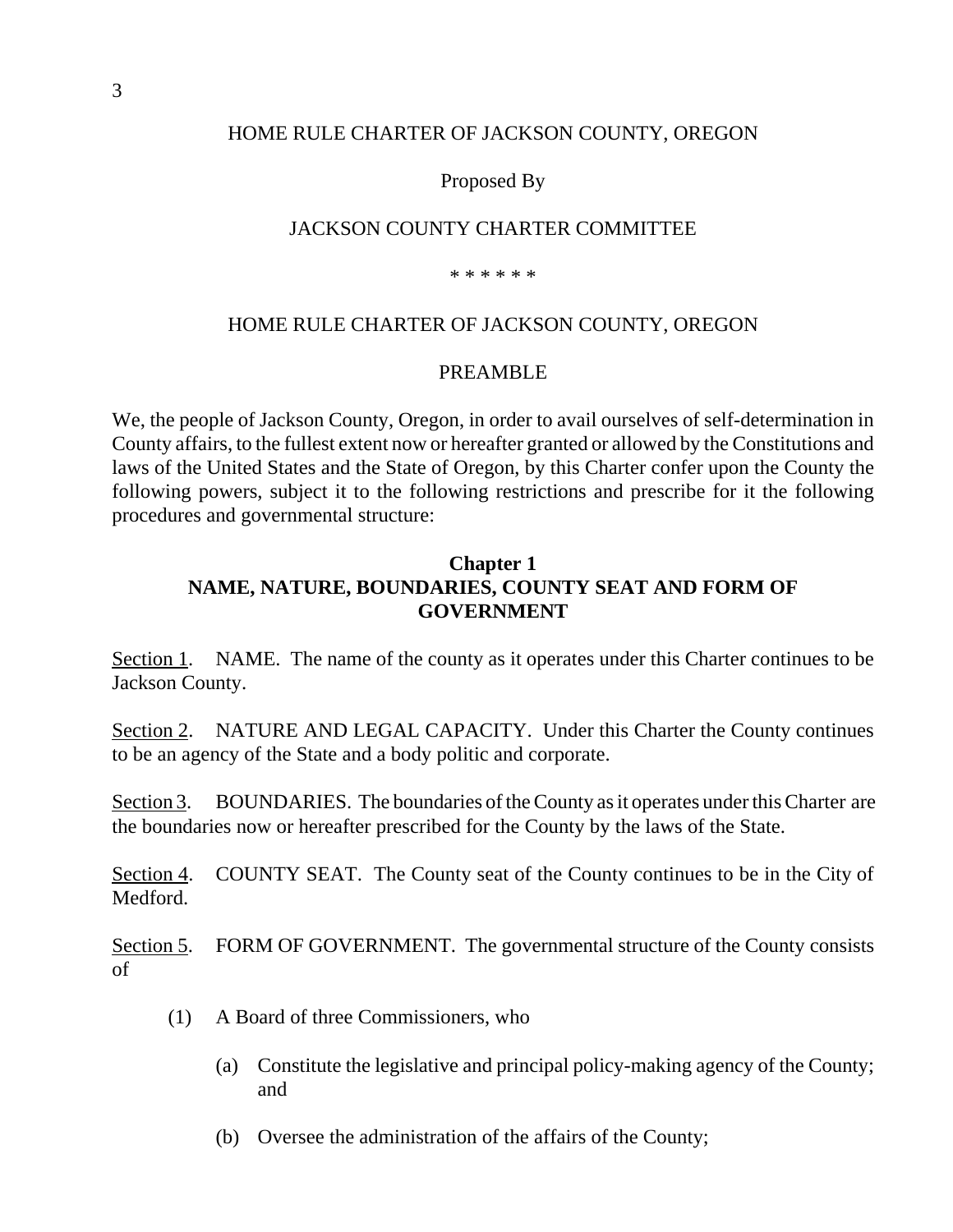- (2) A Sheriff, Assessor, Treasurer, Clerk and Surveyor, all of whom shall have the powers and duties presently prescribed, or as may hereafter be prescribed, for them under State law; and
- (3) Whatever other County administrative and advisory offices and agencies and whatever administrative positions are continued or established by or under this Charter.

# **Chapter II POWERS**

Section 6. GENERAL GRANT OF POWERS. The people of Jackson County, exercising the power to govern themselves provided by Section 10, Article VI, of the Oregon Constitution and enabling legislation enacted pursuant thereto, hereby grant the County authority over matters of County concern to the fullest extent now or hereafter granted or allowed by the Constitution or a law of the United States or of Oregon, as fully as though each power comprised in that authority were specified in this Charter.

Section 7. CONSTRUCTION OF POWERS. The Charter shall be liberally construed to the end that, within the limits imposed by the Charter or the Constitution or a law of the United States or of Oregon, the County shall have all powers necessary or convenient for the conduct of its affairs, including all powers that counties may now or hereafter assume under the home rule provisions of the Constitution and laws of Oregon. The powers are continuing powers. In this Charter no mention of a specific power is exclusive or restricts the authority that the County would have if the specific power were not mentioned.

Section 8. WHERE POWERS VESTED. Except as this Charter provides to the contrary and subject to the initiative and referendum powers residing in the people of the County,

- (1) The legislative power of the County is vested in, and is exercisable only by, the Board of County Commissioners, and
- (2) All other powers of the County not vested by this Charter elsewhere are vested in the Board of County Commissioners and are exercisable only by it or by persons acting under its authority.

# **Chapter III BOARD OF COUNTY COMMISSIONERS**

Section 9. BOARD OF COUNTY COMMISSIONERS. The governing body of the County is the Board of three County Commissioners, who shall be nominated and elected from the County at large.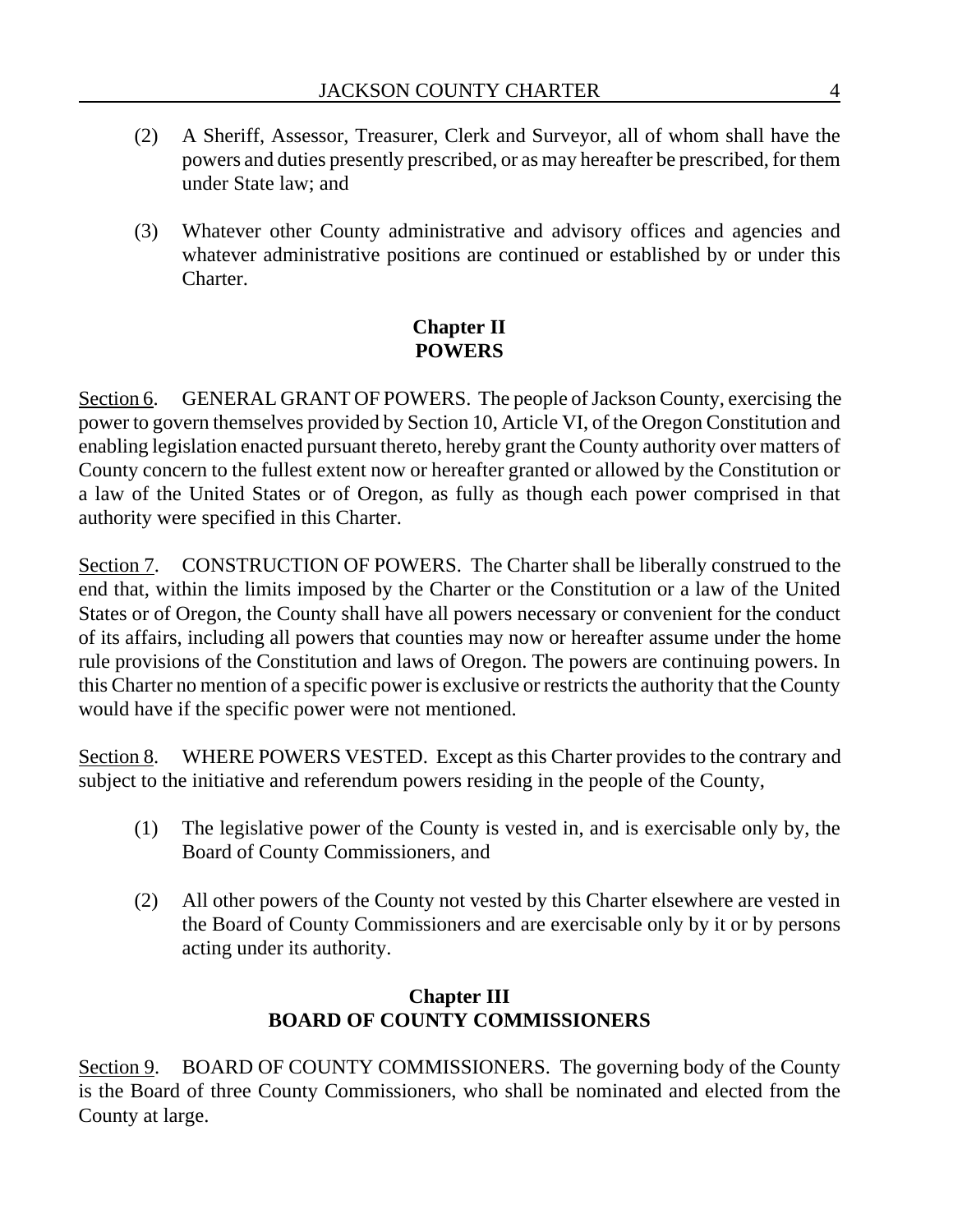Section 10. TERMS OF OFFICE. Except Commissioners appointed to fill vacancies on the Board of County Commissioners, the term of office of a County Commissioner begins the first Monday after the first January 1 after the Commissioner is elected to the office and continues four years and until the succeeding Commissioner qualifies for the office.

Section 11. BOARD CHAIRMAN. At its first regular meeting each year, the Board of County Commissioners shall designate one of its members Board Chairman and one of its members Vice-Chairman for the year. The Chairman shall

- (1) Preside over Board meetings;
- (2) Preserve order at the meetings;
- (3) Enforce the rules of the Board; and
- (4) Have whatever additional functions the Board prescribes consistently with this Charter.

The Vice-Chairman shall preside over meetings of the Board in the absence of the Chairman and shall have such other powers and duties as may be prescribed by Board rules.

Section 12. QUORUM. A majority of the Board constitutes a quorum for the transaction of Board business.

Section 13. MEETINGS.

- (1) By general ordinance the Board of County Commissioners shall prescribe rules governing its meetings, procedures and members as such.
- (2) Regular meetings of the Board shall be held weekly in the County at times and places designated in the rules of the Board.
- (3) Special meetings, emergency sessions and executive sessions may be held upon the call of the Chairman or of two Commissioners. Notices of such meetings shall be as provided in the rules of the Board. Notice of a special meeting shall be given to the Commissioners and the general public at least twenty-four hours prior to the commencement of such meeting. Emergency sessions may be held only in case of an actual emergency and the notice thereof shall be appropriate to the circumstances. Notice of an executive session shall state the specific provision of law authorizing the executive session.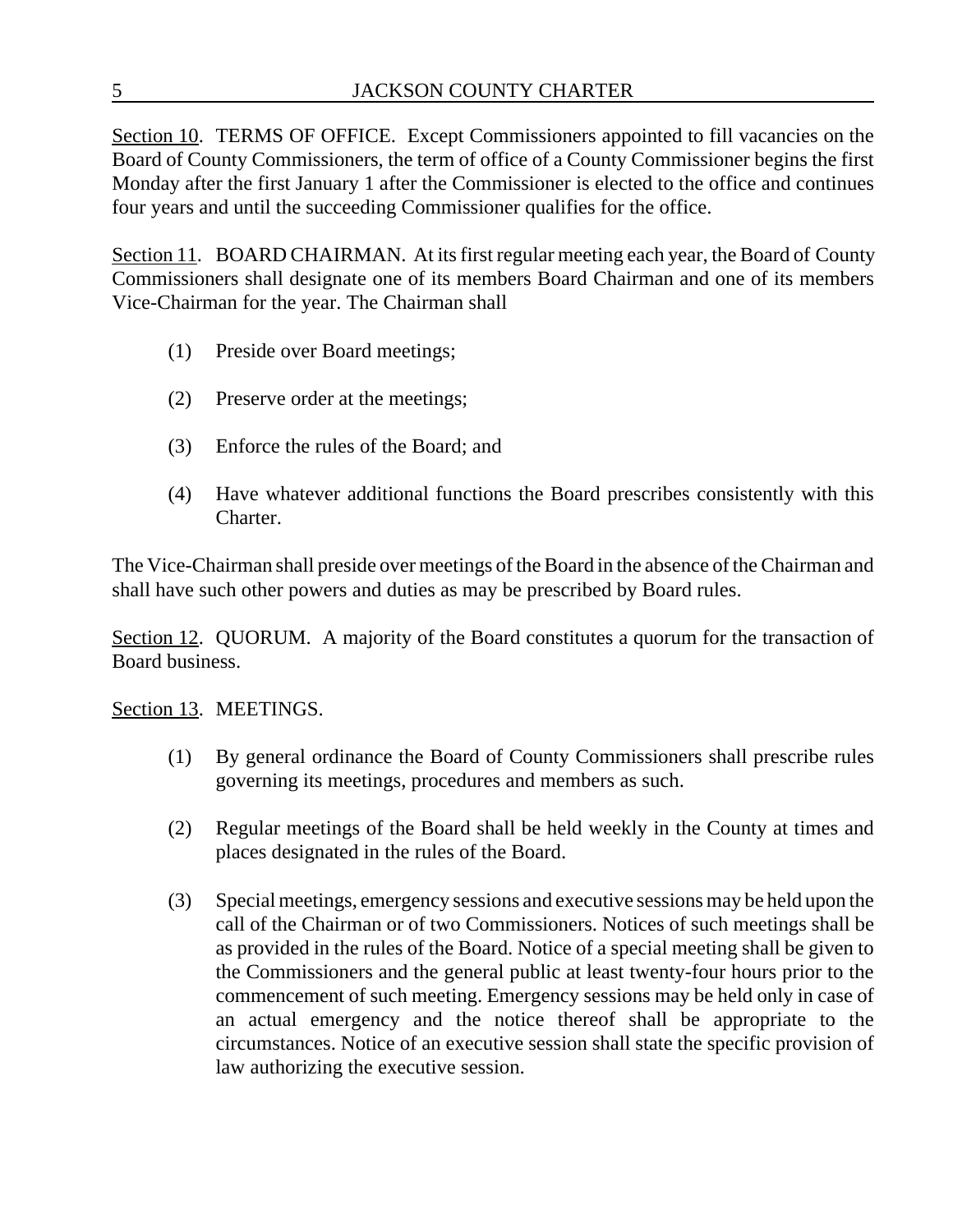- (4) An agenda of all action to be considered at regular and special meetings shall be posted in a conspicuous place in the County Courthouse at least twenty-four hours immediately preceding regular meetings and six hours preceding special meetings. Copies of all notices and agenda and of ordinances, orders and resolutions to be considered thereunder shall be available at the Court-house to interested persons throughout the time that said notices and agenda are required to be posted. The Board may take action on an item not on the agenda if the Board members present concur that an emergency requires the action.
- (5) All Board meetings shall be public, except as State law provides to the contrary. Written minutes shall be kept of all proceedings of the Board in accordance with the State law on public meetings.
- (6) Voting shall be by roll call, including the Chairman, and the ayes and nays shall be recorded in the minutes. Except as this Charter provides to the contrary, the concurrence of two members of the Board shall be necessary to decide any question before the Board.

#### Section 14. ORDINANCES.

- (1) An ordinance may embrace but one subject and matters properly connected therewith. The title of the ordinance shall express the subject.
- (2) The ordaining clause of an ordinance shall read:
	- (a) In case of adoption by the Board of County Commissioners alone. "The Board of County Commissioners of Jackson County ordains as follows:"
	- (b) In case of adoption or ratification by the voters of the County, "The People of Jackson County ordain as follows:"
- (3) Except as this section provides to the contrary, before an ordinance is adopted, it shall be read fully and distinctly in open meeting of the Board on two days at least thirteen days apart. The second reading of an ordinance shall be a public hearing.
- (4) Except as subsection (5) of this section allows to the contrary, an ordinance necessary to meet an emergency may, upon being read first in full and then by title, be adopted at a single meeting of the Board by unanimous vote of all its members present. This subsection shall not be used by the Board in adopting an ordinance that provides exemptions from, or that imposes, a tax, assessment or charge for the purpose of raising revenue. An emergency ordinance shall be deemed automatically repealed 120 days from the date of its enactment.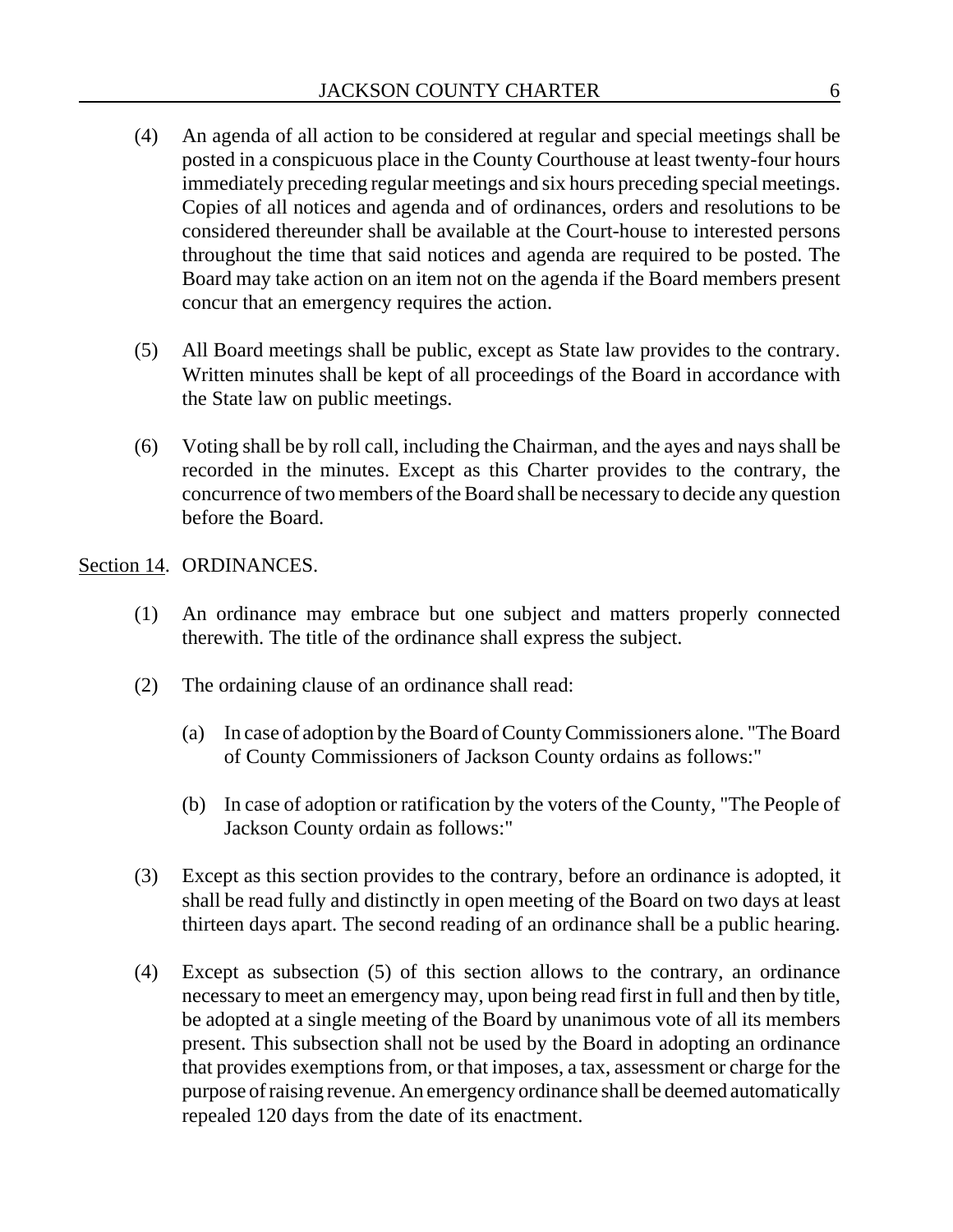- (5) Any reading required by subsection (3) or (4) of this section may be by title only:
	- (a) If no member of the Board present at the meeting requests that the ordinance be read in full; or
	- (b) If, not later than one week before the first reading of the ordinance, a copy of it is provided each member, copies of it are available in the office of the Board of Commissioners, and notice of the availability is given by written notice posted at the Courthouse.
- (6) An ordinance adopted after being read by title only may have no legal effect if any section incorporating a substantial change in the ordinance as introduced is not read fully and distinctly in open meeting of the Board prior to the adoption of the ordinance.
- (7) Upon adoption of an ordinance by the Board, the Chairman of the Board and the person who serves as Recording Secretary of the Board at the session at which the Board approves the ordinance shall sign the ordinance and indicate the date of its adoption.
- (8) An ordinance adopted in accordance with this section, if not an emergency ordinance, shall take effect on the sixtieth day after the date of its adoption, unless it prescribes a later effective date or is referred to the voters of the County. If an ordinance is referred to the voters, it shall take effect only upon the approval of a majority of those voting on the proposed ordinance. An emergency ordinance may take effect immediately upon the date of its adoption.
- (9) Any ordinance adopted by the Board and imposing, or providing an exemption from, taxation shall receive the approval of the voters of the County before taking effect.

# **Chapter IV FINANCE**

Section 15. LOCAL BUDGET LAW. Budgets shall be made and approved in accordance with the local budget law of the State of Oregon, provided, however, that supplemental budgets shall be approved by the County Budget Committee prior to public hearing on the same.

Section 16. OPERATING BUDGET AND CAPITAL PROGRAM PROJECTION. The Board of County Commissioners shall be responsible for the preparation and presentation of a five-year projection of the operating budget and capital program to accompany the proposed annual budget in its presentation to the County Budget Committee. This projection and the proposed budget shall be presented in a form which compares them to such projection made in the five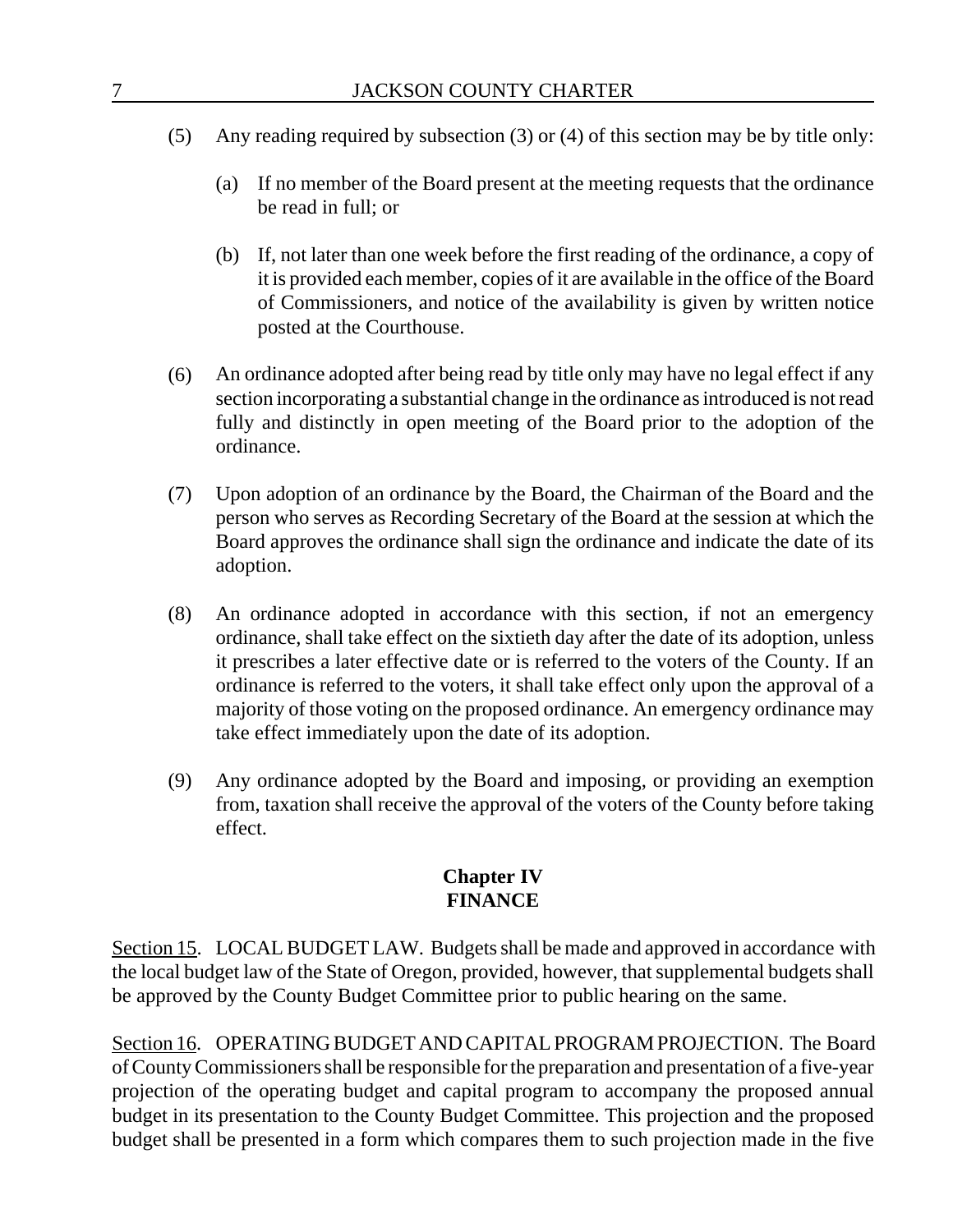years immediately preceding the year of submission. The projections shall be considered as informational and not binding upon the future actions of the Board.

# **Chapter V ADMINISTRATION**

Section 17. ADMINISTRATIVE RESPONSIBILITY. The Board of County Commissioners is responsible to the people of the County for the proper administration of the affairs of the County. The Board itself may carry on and may delegate administrative functions consistently with this Charter.

Section 18. ADMINISTRATIVE PERSONNEL. The Board of County Commissioners may appoint administrative and advisory personnel of the County to offices and positions established by the Board or by its authority.

Section 19. ADMINISTRATIVE STRUCTURE. The structure of the administrative branch of the County government shall be prescribed consistently with this Charter by the Board of County Commissioners or by its authority. Consistent with the provisions of this Charter, the Board may establish, reorganize, unify and abolish administrative departments and prescribe their functions and the functions of offices and positions within the departments.

# Section 20. ELECTIVE ADMINISTRATIVE OFFICERS.

- (1) The elective administrative officers of the County shall include, in addition to the County Commissioners, the Sheriff, the Assessor, the Clerk and the Surveyor.
- (2) The Sheriff, the Assessor, the Clerk and the Surveyor shall have the powers and duties, and shall serve for the terms of office, presently prescribed, or as may hereafter be prescribed, for them under State law.

(Amended by vote of the people on November 2, 1999.)

### **Chapter VI PERSONNEL**

# Section 21. QUALIFICATIONS.

- (1) An elective officer of the County:
	- (a) Shall be a legal voter of the State, and
	- (b) Shall have resided in the County one year immediately before assuming office.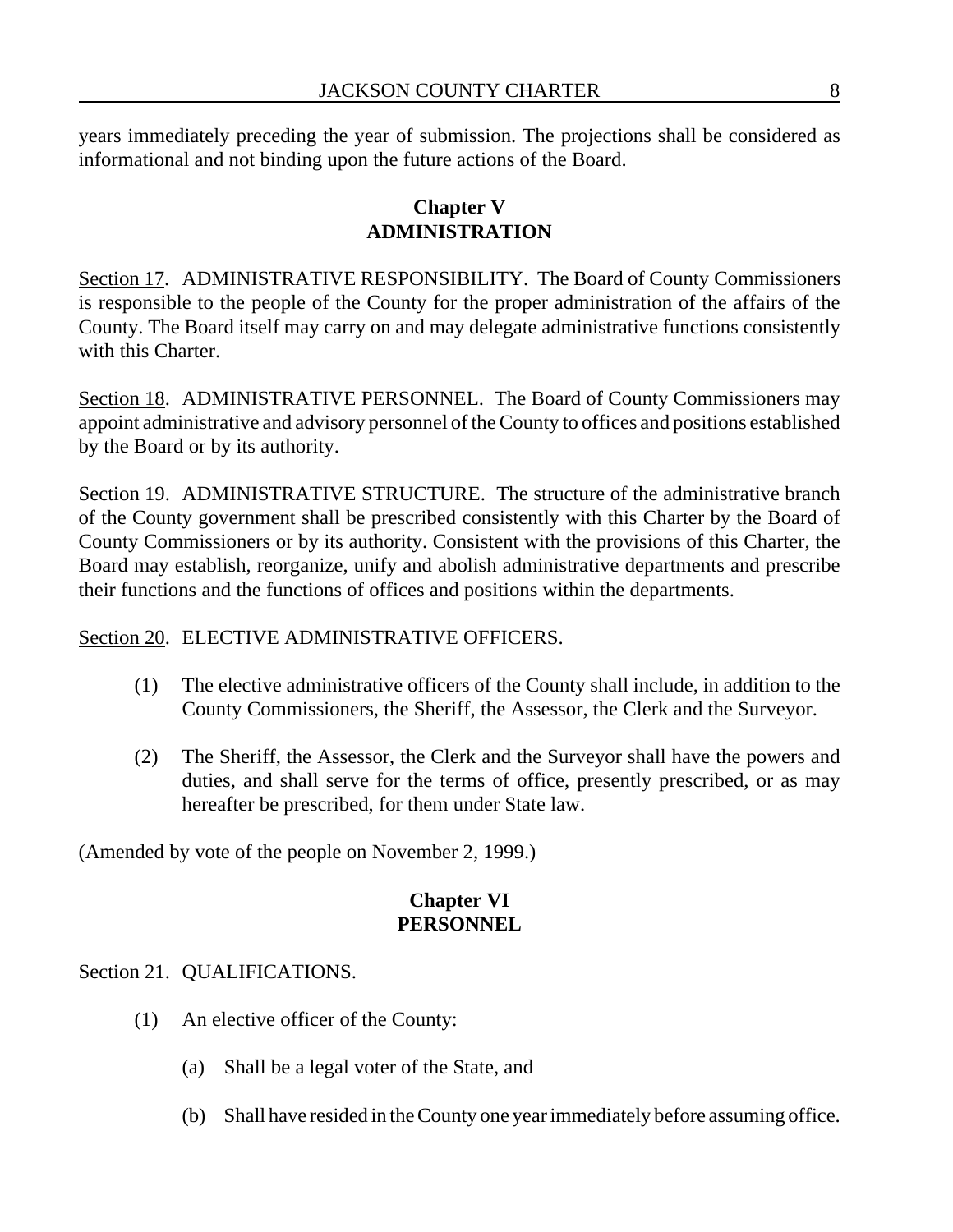|  | <b>JACKSON COUNTY CHARTER</b> |
|--|-------------------------------|
|--|-------------------------------|

- (2) In addition to the foregoing qualifications, the Sheriff, Assessor, Clerk and Surveyor shall have those qualifications as are now prescribed, or may hereafter be prescribed, for them under State law. (Amended by vote of the people on November 2, 1999.)
- (3) Appointive personnel of the County shall have whatever qualifications the Board of County Commissioners prescribes or authorizes.

Section 22. VACANCIES IN OFFICE. A County office shall be deemed vacant:

- (1) For any cause prescribed by State law for county offices, or
- (2) Upon the failure of the person elected or appointed to the office to qualify therefor within ten days after the time for his or her term of office to begin.

The Board may prescribe additional causes of vacancies in appointive offices.

## Section 23. FILLING OF VACANCIES.

- (1) The Board shall, in the manner provided now or hereafter by the laws of the State of Oregon, appoint any person otherwise qualified to a vacant elective County office to serve until the person elected at the next general election takes office. The person then elected shall serve the balance of the unexpired term.
- (2) A vacancy in an appointive office of the County shall be filled by the Board or pursuant to its authority.

Section 24. COMPENSATION. The compensation of personnel in the service of the County shall be fixed by the Board of County Commissioners, except that elected officials' salaries shall be fixed annually by the Budget Committee.

### Section 25. PERSONNEL ADMINISTRATION.

(1) The Board shall provide for the establishment and administration of a system of personnel administration for the County. All County offices and positions shall be designated as classified service or unclassified service. This system shall provide means to recruit, select, develop and maintain the classified service, and shall include policies and procedures for employee hiring and advancement, training and career development, job classification, salary administration, retirement, discipline, discharge and other related activities. All appointments and promotions in the classified service shall be made without regard to sex, race, religion or political affiliation, and shall be based on merit and fitness.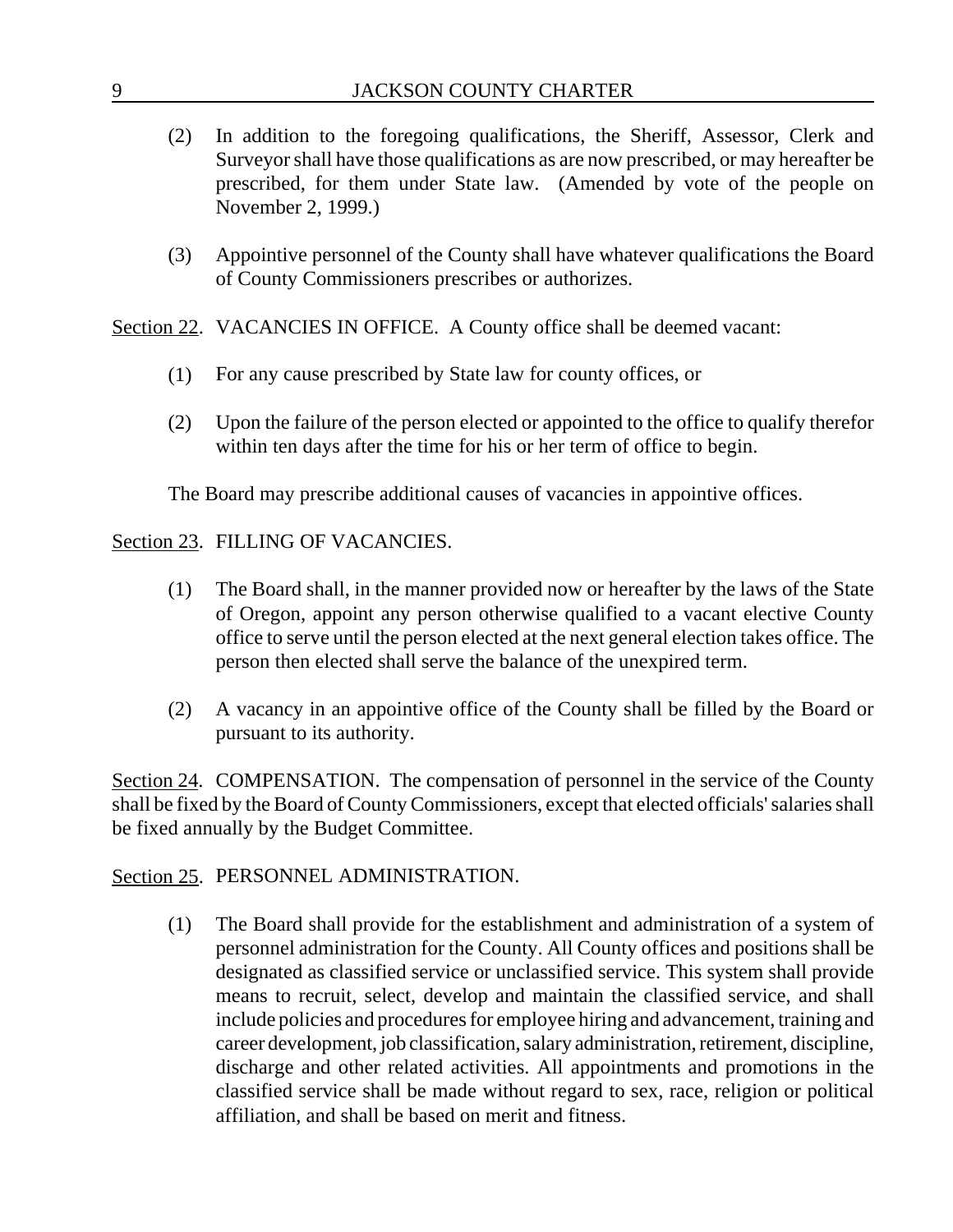- (2) The unclassified service shall include elective offices, the heads of County departments, members of County boards and commissions, and such other offices and positions as may be designated by the personnel system ordinance. The classified service shall include all offices and positions in the government of the County not included in the unclassified service.
- (3) Classified and unclassified personnel, except as provided hereafter, have the same collective bargaining and employment relations right, privileges, benefits and responsibilities as do employees of the State of Oregon covered by State collective bargaining laws for public employees and any applicable Federal collective bargaining laws. The term "unclassified personnel," for purposes of this subsection, does not include elected officers, heads of County departments or members of County boards or commissions.

# **Chapter VII ELECTIONS**

Section 26. NOMINATION AND ELECTION OF COUNTY OFFICERS. The nomination and election of candidates for elective County offices shall be in the manner now or hereafter prescribed by the laws of the State for nominating and electing county officers in general.

Section 27. RECALL. An elective officer of the County may be recalled in the manner, and with the effect, now or hereafter prescribed by the Constitution and laws of the State.

Section 28. ELECTIONS ON COUNTY PROPOSITIONS. Except as this Charter or County ordinances enacted pursuant to it provide to the contrary:

- (1) An election on a proposition concerning the County shall be conducted as prescribed by State law governing voting on such propositions, provided, however, that such an election may be held at a regular primary or general election or a special election called by the Board. A special election may not be held sooner than ninety days after the filing of the initiative or referendum petition, or after the measure has been referred to the voters by the Board.
- (2) An initiative measure and a referendum may be proposed by the signatures of qualified County voters of a number equal to the following percentages of the total number of votes cast in the County for all candidates for Governor at the regular gubernatorial election next preceding the filing of the petition:
	- (a) Initiative petitions, six percent;
	- (b) Referendum petitions, four percent.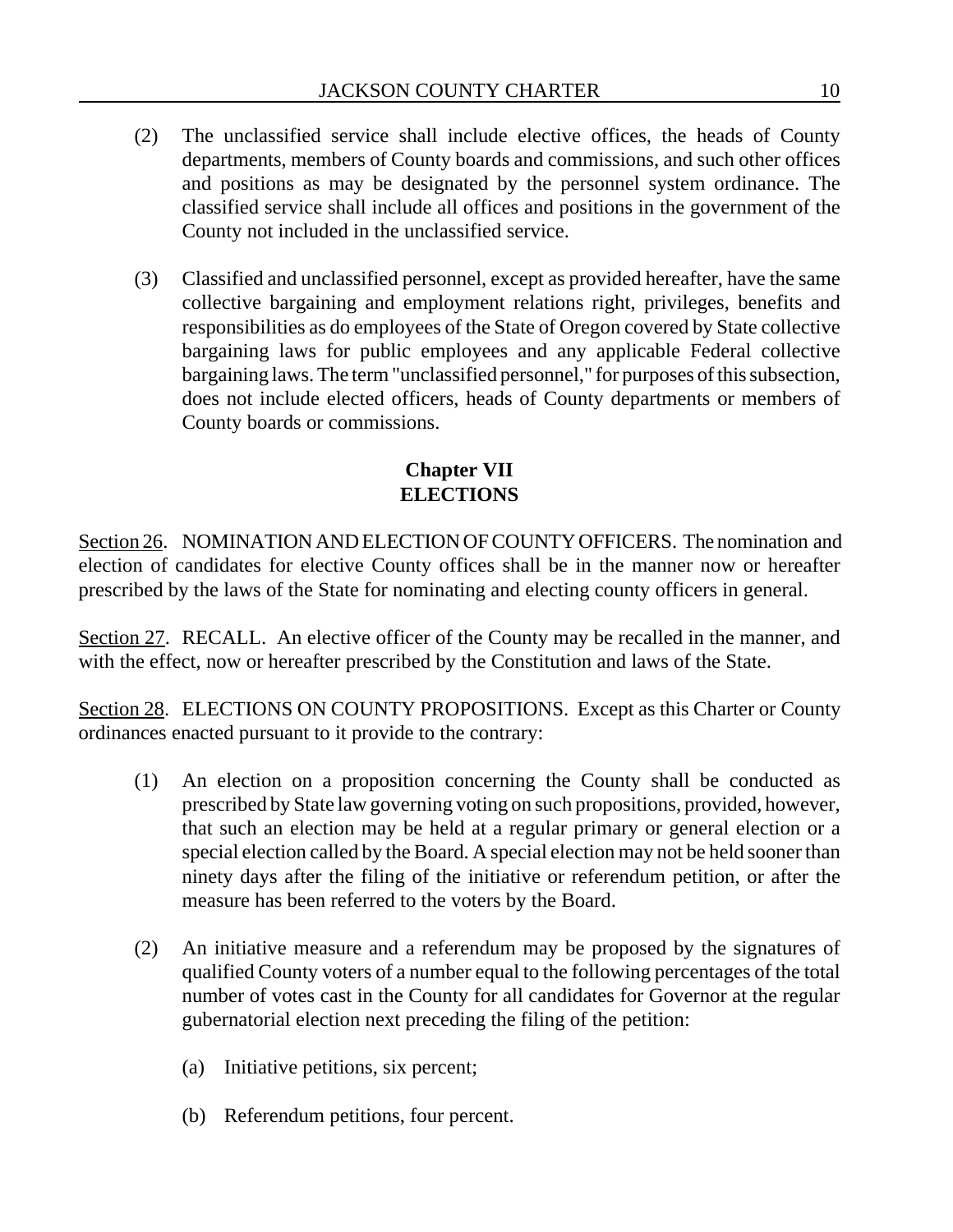| 11  | JACKSON COUNTY CHARTER                                                                                                                                                                                                                                                                                                                                                                                                                        |  |
|-----|-----------------------------------------------------------------------------------------------------------------------------------------------------------------------------------------------------------------------------------------------------------------------------------------------------------------------------------------------------------------------------------------------------------------------------------------------|--|
| (3) | An initiative petition shall include the full text of the proposed measure, which may<br>embrace one subject only and matters properly connected therewith.                                                                                                                                                                                                                                                                                   |  |
| (4) | An initiative petition may not be filed with the County Clerk less than ninety days<br>before any primary or general election at which the proposed measure is to be voted<br>upon.                                                                                                                                                                                                                                                           |  |
| (5) | A referendum petition upon an ordinance may not be filed with the County Clerk<br>more than sixty days after the passage of the ordinance.                                                                                                                                                                                                                                                                                                    |  |
| (6) | An initiative measure takes effect on the date of its adoption. A referendum delays<br>the effective date of an ordinance until the date of an election at which it is<br>approved by the people.                                                                                                                                                                                                                                             |  |
|     | Section 29. CHARTER AMENDMENTS AND REPEAL.                                                                                                                                                                                                                                                                                                                                                                                                    |  |
| (1) | This Charter may be amended or repealed by the voters of the County at:                                                                                                                                                                                                                                                                                                                                                                       |  |
|     | A regular primary or general election; or<br>(a)                                                                                                                                                                                                                                                                                                                                                                                              |  |
|     | A special election called by the Board.<br>(b)                                                                                                                                                                                                                                                                                                                                                                                                |  |
|     | A special election may not be held sooner than ninety days after the filing of the<br>initiative petition or after the proposed amendment or proposal to repeal has been referred<br>to the voters by the Board.                                                                                                                                                                                                                              |  |
| (2) | An initiative petition to submit a Charter amendment or repeal to the voters may not<br>be filed with the County Clerk less than ninety days before any primary or general<br>election at which the proposed measure is to be voted upon.                                                                                                                                                                                                     |  |
| (3) | Any amendment or repeal of the Charter which the Board intends to propose shall<br>be referred to the voters of the County. The procedure for amendment of this<br>Charter by the initiative is as prescribed by this Charter or by the authority of this<br>Charter for the initiative and referendum.                                                                                                                                       |  |
| (4) | The procedure for repeal of this Charter by the initiative is as prescribed by this<br>Charter or by the authority of this Charter for the initiative and referendum, except<br>that the number of signatures required on a petition to repeal this Charter is equal<br>to at least eight percent of the total number of votes cast in the County for all<br>candidates for Governor at the regular gubernatorial election next preceding the |  |

filing of the initiative.